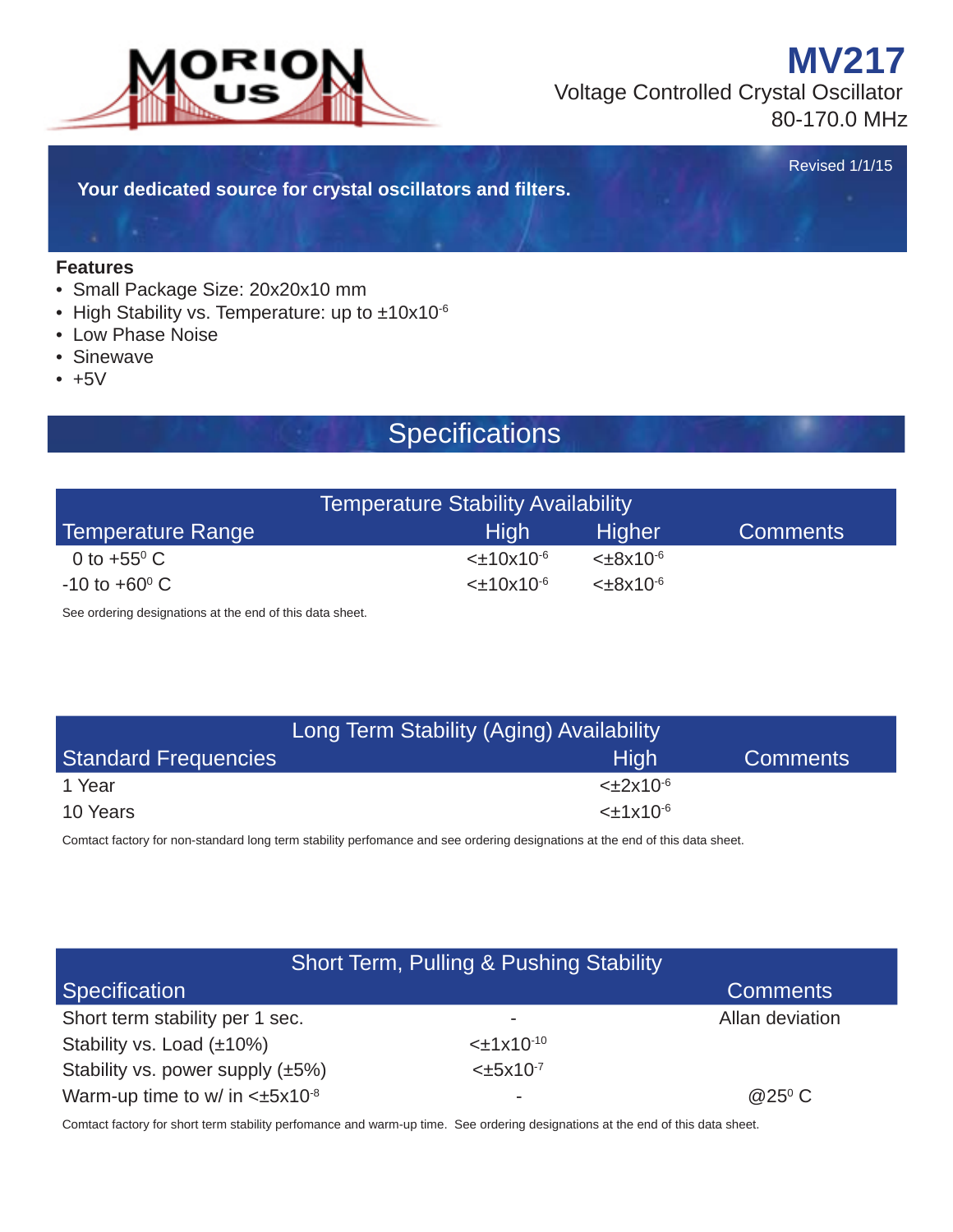# **MV217**

# Specifications-Continued

| Phase Noise, 5V, 100 MHz (dBc/Hz) |                 |           |           |           |           |  |  |  |  |
|-----------------------------------|-----------------|-----------|-----------|-----------|-----------|--|--|--|--|
| <b>Option</b>                     | 3<br>4          |           |           |           |           |  |  |  |  |
| @ Offset Frequency                | 100 Hz          | $-95$     | $-105$    | $-110$    | $-125$    |  |  |  |  |
|                                   | 1 kHz           | $-125$    | $-130$    | $-135$    | $-140$    |  |  |  |  |
|                                   | $10$ kHz        | $-140$    | $-145$    | $-150$    | $-155$    |  |  |  |  |
|                                   | 100 kHz - 1 MHz | $-155$    | $-160$    | $-160$    | $-162$    |  |  |  |  |
| <b>Harmonics</b>                  |                 | $>20$ dBc | $>20$ dBc | $>20$ dBc | $>20$ dBc |  |  |  |  |

See ordering designations at the end of this data sheet.

| <b>Output Parameters</b>                                 |                 |  |  |  |
|----------------------------------------------------------|-----------------|--|--|--|
| <b>Output</b>                                            | <b>Sinewave</b> |  |  |  |
| Level                                                    | $>300$ mV       |  |  |  |
| Load                                                     | 50 Ohm          |  |  |  |
| <b>Harmonics</b>                                         | $-20$ dBc       |  |  |  |
| See ordering designations at the end of this data sheet. |                 |  |  |  |

dering designations at the end of the end of the end of the end of the end of the end of the end of the end of <br>Sheets data sheet and of the end of the sheet and of the end of the end of the end of the end of the end of th

| <b>Power Supply &amp; Voltage Control Parameters</b>     |                   |  |  |  |  |
|----------------------------------------------------------|-------------------|--|--|--|--|
| Specification                                            | $5V \pm 5\%$      |  |  |  |  |
| Steady state current $@$ 25 $°$ C                        | $<$ 30 mA         |  |  |  |  |
| Frequency Adjust range (10 MHz)                          | $<\pm 22x10^{-6}$ |  |  |  |  |
| Frequency Adjust Voltage (Uin)                           | 0 to $+4V$        |  |  |  |  |
| See ordering designations at the end of this data sheet. |                   |  |  |  |  |

|                                                        | <b>Environmental Parameters</b> |
|--------------------------------------------------------|---------------------------------|
| <b>Specification</b>                                   | <b>Conditions</b>               |
| <b>Vibration Frequency</b>                             | 5-300 Hz                        |
| <b>Vibration Acceleration</b>                          | 5 <sub>g</sub>                  |
| <b>Shock Acceleration</b>                              | 15 <sub>g</sub>                 |
| <b>Shock Duration</b>                                  | 6 mS                            |
| <b>Humidity</b>                                        | 98%                             |
| Storage Temperature                                    | $-60$ to $+90^{\circ}$ C        |
| <b>RoHs</b>                                            | Option                          |
| Contact factory for extemded environmental conditions. |                                 |